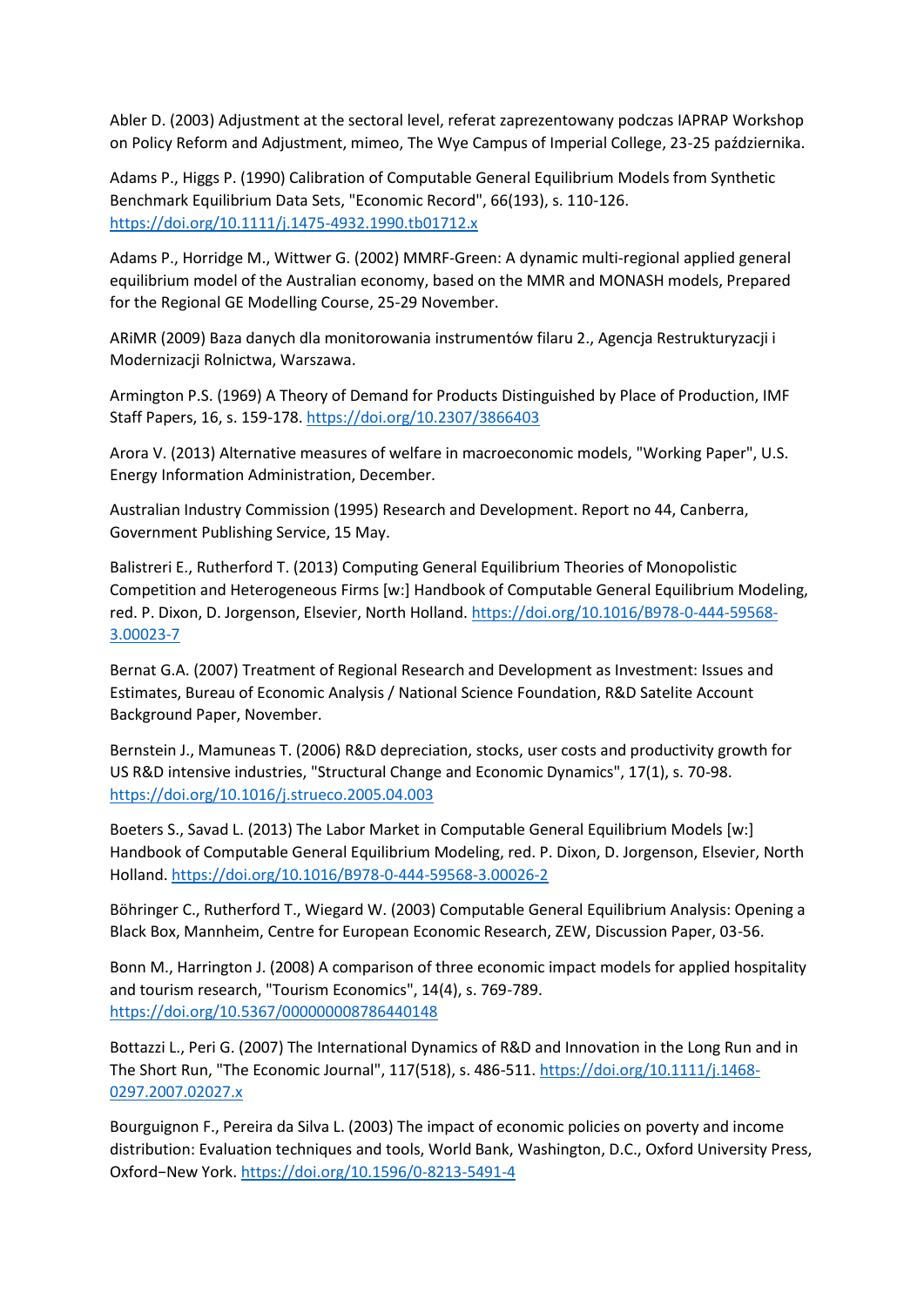Bradley J., Gács J., Kangur A., Lubenets N. (2005) HERMIN: A Macro Model Framework for the Study of Cohesion and Transition [w:] Integration, Growth and Cohesion in an Enlarged European Union, red. J. Bradley, G. Petrakos, I. Traistaru, ZEI Studies in European Economics and Law, Springer. <https://doi.org/10.1007/b99854>

Brandsma A., Kancs D. (2015) RHOMOLO: A Dynamic General Equilibrium Modelling Approach to the Evaluation of the European Union's R&D Policies, "Regional Studies", 49, s. 1340-1359. <https://doi.org/10.1080/00343404.2015.1034665>

Brandsma A., Kancs A., Monfort P., Rillaers A. (2015) RHOMOLO: A dynamic spatial general equilibrium model for assessing the impact of cohesion policy, "Papers in Regional Science", 94(51), s. 197-221. <https://doi.org/10.1111/pirs.12162>

Brautzsch H., Günther J., Loose B., Ludwig U., Nulsch N. (2015) Can R&D subsidies counteract the economic crisis? - Macroeconomic effects in Germany, "Research Policy", 44(3), s. 623-633. <https://doi.org/10.1016/j.respol.2014.11.012>

Britz W. (2012) RegCgeEU+ in GAMS with Graphical User Interface a la CAPRI, CAPRI-RD Project, Deliverable D.3.2.4, University of Bonn.

Britz W., Witzke P. (2008) CAPRI model documentation 2008: Version 2, CAPRI Documentation Paper, [http://www.capri-model.org/docs/capri\\_documentation.pdf#search=%22CAPREG%22](http://www.capri-model.org/docs/capri_documentation.pdf#search=%22CAPREG%22) (dostęp: 20.04.2013).

Bukowski M., Dyrda S., Kowal P. (2009) EU-ImpactMod - opis modelu, Instytut Badań Strukturalnych, Warszawa.

Chen Z., Haynes K. (2015) Multilevel assessment of public transportation infrastructure: a spatial econometric computable general equilibrium approach, "The Annals of Regional Science", 54(3), s. 663-685. <https://doi.org/10.1007/s00168-015-0671-3>

Chmiel J., Podkaminer L., Zienkowski L. (1991) Ocena możliwych kierunków rozwoju sytuacji gospodarczej w Polsce w 1990 r., GUS i PAN, Zakład Badań Statystyczno-Ekonomicznych, Warszawa, z. 34.

Costa C., Osborne M., Zhang Z., Boulanger P., Jomini P. (2009) Modelling the Effects of the EU Common Agricultural Policy, Staff Working Paper, Productivity Commission, Australian Government, [http://www.pc.gov.au/\\_\\_data/assets/pdf\\_file/0005/92777/european-agricultural-policy.pdf](http://www.pc.gov.au/__data/assets/pdf_file/0005/92777/european-agricultural-policy.pdf) (dostęp: 20.04.2013).

Czyżewski A., Orłowski W., Zienkowski L. (1999) Średniookresowe efekty członkostwa Polski w Unii Europejskiej, Integracja Europejska / Monografie, Instytut Europejski, Łódź.

Damijan J., Jaklic A., Rojec M. (2005) Do External Knowledge Spillovers Induce Firms' Innovations? Evidence from Slovenia, LICOS Discussion Paper 156. <https://doi.org/10.2139/ssrn.881522>

Dąbrowa-Szefler M. (2004) Basic Demand and Supply Problems Concerning Research Personnel in Poland, "Higher Education Policy", 17(1), s. 39-48. <https://doi.org/10.1057/palgrave.hep.8300040>

DG AGRI (2010) Rural Development In The European Union - Statistical and Economic Information, Komisja Europejska, Dyrekcja Generalna ds. Rolnictwa i Rozwoju Obszarów Wiejskich.

DG AGRI (2012) Rural Development in the European Union - Statistical and economic information - 2012, Komisja Europejska, Dyrekcja Generalna ds. Rolnictwa i Rozwoju Obszarów Wiejskich,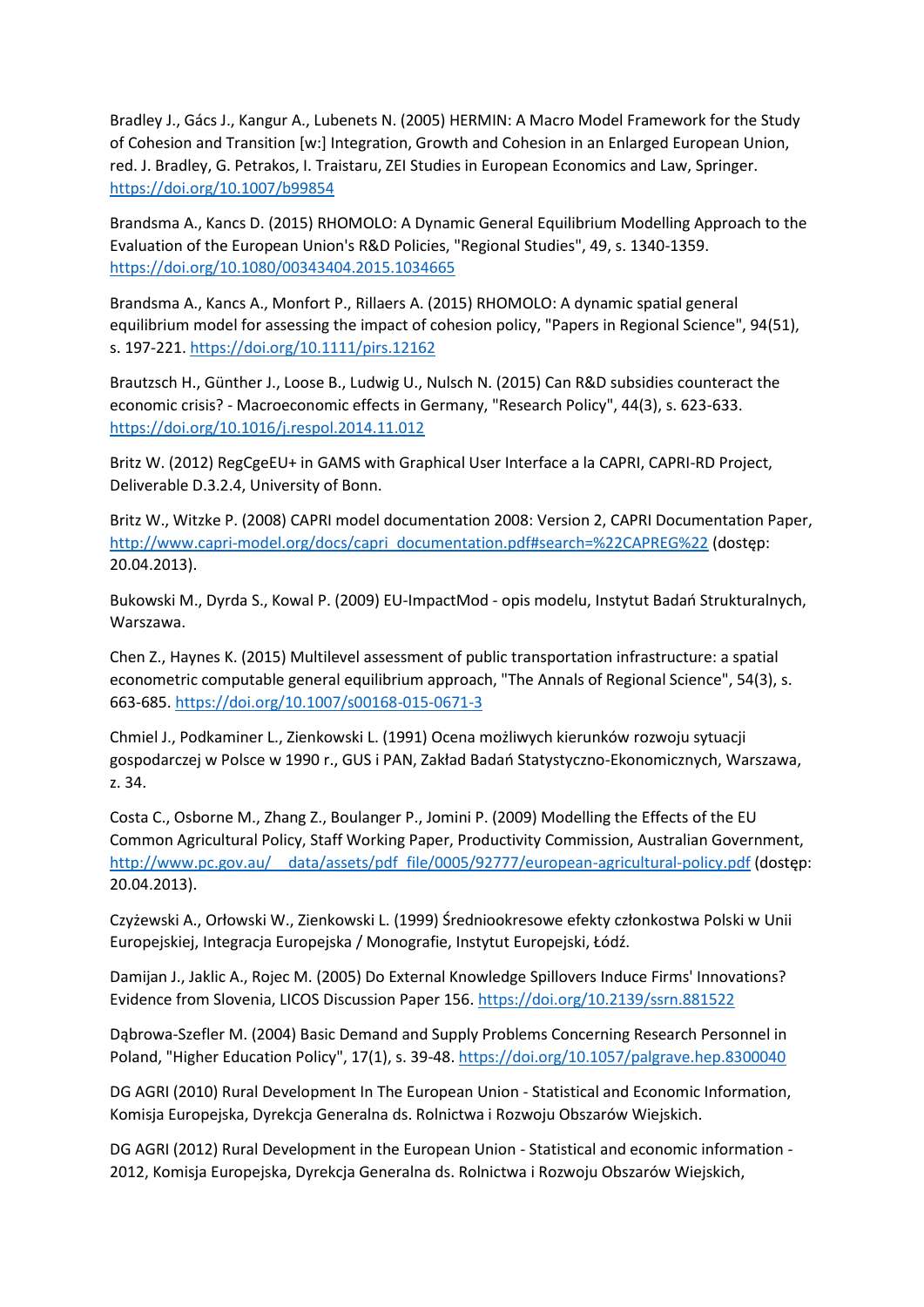[http://ec.europa.eu/agriculture/statistics/rural-development/2012/ch34\\_en.pdf](http://ec.europa.eu/agriculture/statistics/rural-development/2012/ch34_en.pdf) (dostęp: 20.04.2013).

Dixon J., Matthews A. (2006) Impact of the 2003 Mid-Term Review of the Common Agricultural Policy, "Economic and Social Research Institute Quarterly Economic Commentary", Spring, s. 36-52.

Dixon P., Parmenter B. (1996) Computable general equilibrium modelling for policy analysis and forecasting [w:] Handbook of Computational Economics, vol. 1, red H.M. Amman, D.A. Kendrick, J. Rus, Elsevier. . [https://doi.org/10.1016/S1574-0021\(96\)01003-9](https://doi.org/10.1016/S1574-0021(96)01003-9)

Dixon P., Parmenter B., Powell A., Wilcoxen P. (1992) Notes and Problems in Applied General Equilibrium Analysis, North-Holland, Amsterdam.

Dixon P., Parmenter B., Sutton J., Vincent D. (1982) ORANI: A Multisectoral Model of the Australian Economy, North-Holland, Amsterdam.

Dunin-Wąsowicz M., red. (2016) Analiza wpływu TTIP na wybrane sektory polskiej gospodarki, Scholar, Warszawa.

Dz. Urz. UE (2003) Special Report no 4/2003 concerning rural development: suport for less-favoured areas, together with the Commission's replies. European Court of Auditors, "Official Journal of the European Union", C 151 z 27.06.2003 r.,<http://eca.europa.eu/portal/pls/portal/docs/1/173294.PDF> (dostęp: 20.04.2013).

ECORYS (2016) Analysis of the efficiency of the JESSICA Initiative implementation and evaluation of its effects on the business environment institutions and the development of the entrepreneurship as well as on the improvement of competitiveness of urban areas under Measures 1.4 and 4.1 of the Wielkopolska Regional Operational Programme 2007-2013, Report commissioned by the European Investment Bank.

European Commission (2014) Europe 2020 targets, [http://ec.europa.eu/europe2020/pdf/targets\\_en.pdf](http://ec.europa.eu/europe2020/pdf/targets_en.pdf) (dostęp: 20.04.2017).

European Investment Fund (2009) Executive Summaries of Evaluations Studies on SME Access to Finance in EU Member States/Regions carried out by EIF in the Context of the JEREMIE (JOINT EUROPEAN RESOURCES FOR MICRO TO MEDIUM ENTERPRISES) Initiative from 2006 to 2008, Luxembourg,

[http://ec.europa.eu/regional\\_policy/archive/funds/2007/jjj/doc/pdf/jeremie\\_sme\\_access.pdf](http://ec.europa.eu/regional_policy/archive/funds/2007/jjj/doc/pdf/jeremie_sme_access.pdf) (dostęp: 20.04.2017).

EUROSTAT (2004) Minimum Wages EU Member States, Candidate Countries and the US in 2004, EUROSTAT, [http://epp.eurostat.ec.europa.eu/cache/ITY\\_OFFPUB/KS-NK-04-010/EN/KS-NK-04-010-](http://epp.eurostat.ec.europa.eu/cache/ITY_OFFPUB/KS-NK-04-010/EN/KS-NK-04-010-EN.PDF) [EN.PDF](http://epp.eurostat.ec.europa.eu/cache/ITY_OFFPUB/KS-NK-04-010/EN/KS-NK-04-010-EN.PDF) (dostęp: 20.04.2013).

EUROSTAT (2011) Bilanse przepływów międzygałęziowych, EUROSTAT, <http://ec.europa.eu/eurostat/web/esa-supply-use-input-tables/data/workbooks> (dostęp: 20.04.2017).

Ezaki M. (2006) CGE Model and Its Micro and Macro Closures [w:] Computable General Equilibrium Approaches in Urban and Regional Policy Studies, red. M. Doi, World Scientific Publishing, Singapore. [https://doi.org/10.1142/9789812707116\\_0002](https://doi.org/10.1142/9789812707116_0002)

Fæhn T. (2015) A shaft of light into the black box of CGE analyses of tax reforms, "Economic Modelling", 49(C), s. 320−330. <https://doi.org/10.1016/j.econmod.2015.05.003>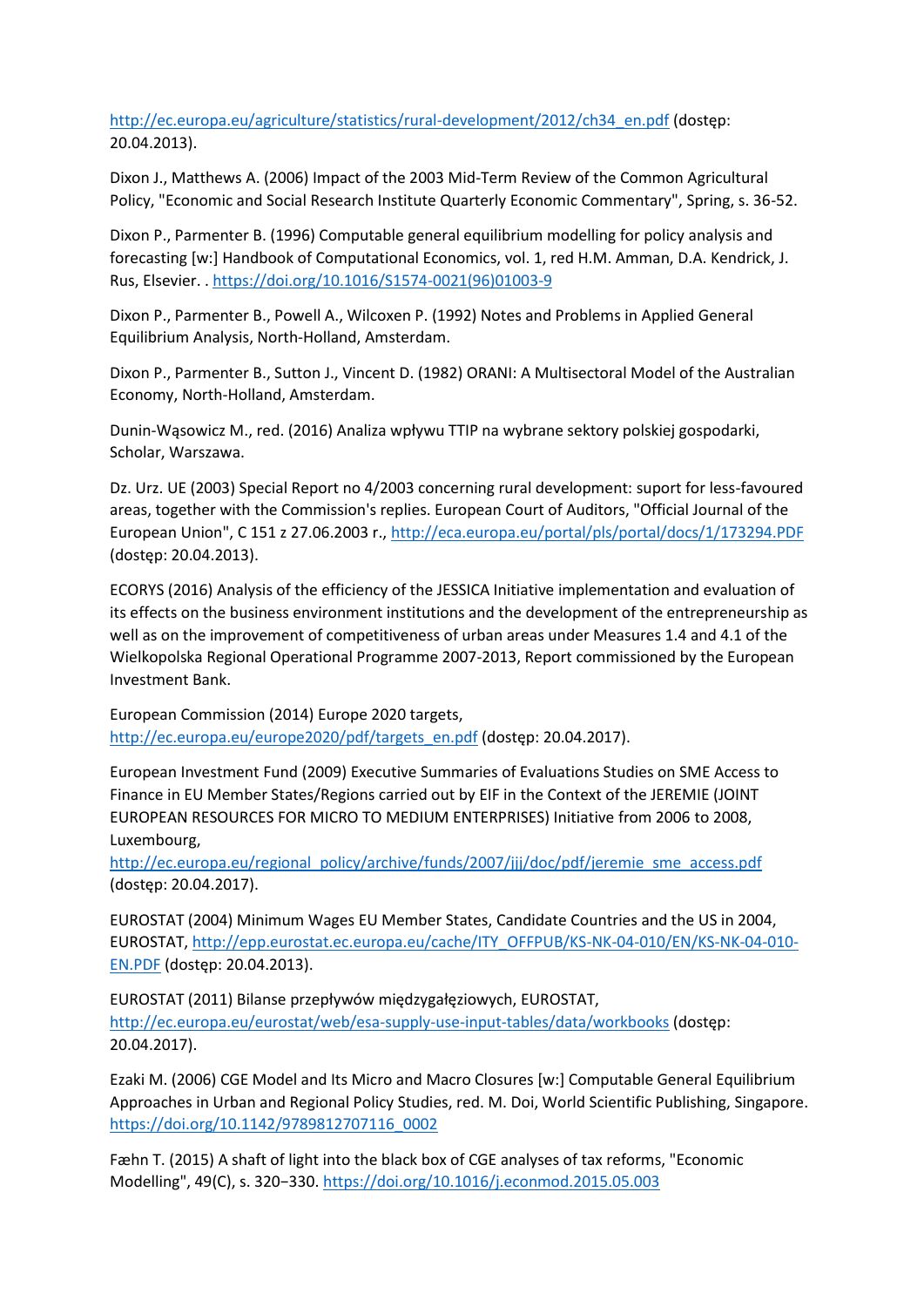Fernández-Villaverde J. (2010) The econometrics of DSGE models, SERIEs 1, s. 3-49. <https://doi.org/10.1007/s13209-009-0014-7>

Garau G., Lecca P. (2015) The Impact of Regional R&D Subsidy in a Computable General Equilibrium Model, "International Regional Science Review", 38(4), s. 319-357. <https://doi.org/10.1177/0160017613485758>

Gelan A. (2002) Trade Liberalisation and Urban-Rural Linkages: A CGE Analysis for Ethiopia, "Journal of Policy Modeling", 24(7-8), s. 707−738. [https://doi.org/10.1016/S0161-8938\(02\)00169-2](https://doi.org/10.1016/S0161-8938(02)00169-2)

Gelan A., Schwarz G. (2008) The effect of single farm payments on less favoured areas agriculture in Scotland: a CGE analysis, "Agricultural and Food Science", 17, s. 3-17. <https://doi.org/10.2137/145960608784182317>

Geodecki T., Gorzelak G., Górniak J., Hausner J., Mazur S., Szlachta J., Zaleski J. (2012) Kurs na innowacje. Jak wyprowadzić Polskę z rozwojowego dryfu, Fundacja Gospodarki i Administracji Publicznej, Kraków.

Gorton M., Hubbard C., Hubbard L. (2009) The Folly of European Union Policy Transfer: Why the Common Agricultural Policy (CAP) Does Not Fit Central and Eastern Europe, "Regional Studies", 43, s. 1305-1317. <https://doi.org/10.1080/00343400802508802>

Gorzelak G. (2014) Wykorzystanie środków Unii Europejskiej dla rozwoju kraju - wstępne analizy, "Studia Regionalne i Lokalne", 3(57), s. 5-25.

Gradzewicz M., Griffin P., Zółkiewski Z. (2006) An Empirical Recursive-Dynamic General Equilibrium Model of Poland's Economy. Including Simulations of the Labor Market Effects of Key Structural Fiscal Policy Reforms, Document of the World Bank and National Bank of Poland, Warszawa.

Griffith R., Redding S., Reenen J. (2004) Mapping the Two Faces of R&D: Productivity Growth in a Panel of OECD Industries, "The Review of Economics and Statistics", 86(4), s. 883-895. <https://doi.org/10.1162/0034653043125194>

Griliches Z. (1991) The Search for R&D Spillovers, National Bureau of Economic Research, Working Paper, 3768. <https://doi.org/10.3386/w3768>

GUS (2005) Rocznik statystyczny województw, Główny Urząd Statystyczny, Warszawa.

GUS (2009a) Rachunek podaży i wykorzystania wyrobów i usług w 2005 r., Główny Urząd Statystyczny, Warszawa.

GUS (2009b) Bilans przepływów międzygałęziowych w bieżących cenach bazowych w 2005 r., Główny Urząd Statystyczny, Warszawa.

GUS (2009c) Informacja o rozmiarach i kierunkach emigracji z Polski w latach 2004-2008, Główny Urząd Statystyczny, Warszawa,

[http://www.stat.gov.pl/cps/rde/xbcr/gus/PUBL\\_lud\\_infor\\_o\\_rozm\\_i\\_kierunk\\_emigra\\_z\\_polski\\_w\\_lat](http://www.stat.gov.pl/cps/rde/xbcr/gus/PUBL_lud_infor_o_rozm_i_kierunk_emigra_z_polski_w_latach_2004_2008.pdf) [ach\\_2004\\_2008.pdf](http://www.stat.gov.pl/cps/rde/xbcr/gus/PUBL_lud_infor_o_rozm_i_kierunk_emigra_z_polski_w_latach_2004_2008.pdf) (dostęp: 20.04.2013).

GUS (2009d) Bank Danych Regionalnych, Główny Urząd Statystyczny, Warszawa, [http://www.stat.gov.pl/bdl/app/strona.html?p\\_name=indeks](http://www.stat.gov.pl/bdl/app/strona.html?p_name=indeks) (dostęp: 20.04.2013).

GUS (2010) Płace i wynagrodzenia, Główny Urząd Statystyczny, Warszawa, [http://www.stat.gov.pl/gus/5840\\_1630\\_PLK\\_HTML.htm](http://www.stat.gov.pl/gus/5840_1630_PLK_HTML.htm) (dostęp: 20.04.2013).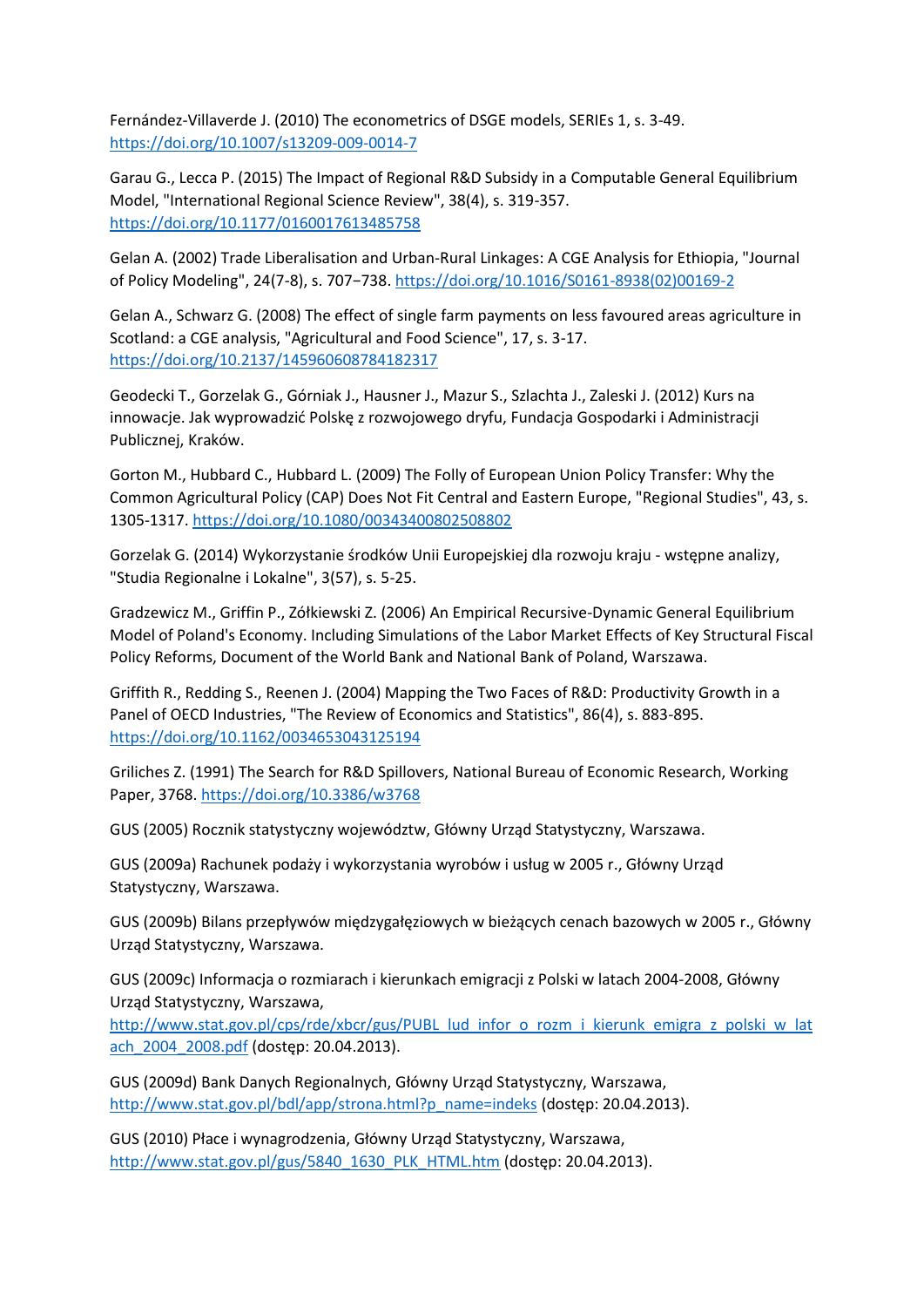Hagemejer J., Michałek J. (2008) Symulacja skutków liberalizacji handlu rolnego przy użyciu modelu równowagi ogólnej, "Ekonomista", 4, s. 467−498.

Harrison G. (1993) How Robust Is Applied General Equilibrium Analysis?, "Journal of Policy Modeling", 15(1), s. 99−115. [https://doi.org/10.1016/0161-8938\(93\)90024-K](https://doi.org/10.1016/0161-8938(93)90024-K)

Harrison G., Vinod H. (1992) The Sensitivity Analysis of Applied General Equilibrium Models: Completely Randomized Factorial Sampling Designs, "Review of Economics and Statistics", 74(2), s. 357−362. <https://doi.org/10.2307/2109672>

Hertel T.W. (1997) Global Trade Analysis: Modeling and Applications, Cambridge University Press. <https://doi.org/10.1017/CBO9781139174688>

Hong C., Yang H., Hwang W., Lee J. (2014) Validation of an R&D-based computable general equilibrium model, "Economic Modelling", 42, s. 454-463, <https://doi.org/10.1016/j.econmod.2014.07.014>

Honkatukia J., Vaittinen R. (2003) POLGEM, A Computable General Equilibrium Model for Poland, Government Institute for Economic Research, Finland.

Horridge J.M., Wittwer G. (2010) Bringing regional detail to a CGE model using census data, "Spatial Economic Analysis", 5(2), s. 229-255. <https://doi.org/10.1080/17421771003730695>

Horridge M. (2006) ORANI-G: A Generic Single-Country Computable General Equilibrium Model. Centre of Policy Studies and Impact Project, Monash University.

Horridge M. (2011) The TERM model and its database, Centre of Policy Studies, General Paper, G-219.

Horridge M., Madden J., Wittwer G. (2005) The impact of the 2002-2003 drought on Australia, "Journal of Policy Modeling", 27(3), s. 285−308. <https://doi.org/10.1016/j.jpolmod.2005.01.008>

Hryniewicz J. (2004) Polityczny i kulturowy kontekst rozwoju gospodarczego, Scholar, Warszawa.

Hu D. (2002) Trade, Rural-Urban Migration, and Regional Income Disparity in Developing Countries: A Spatial General Equilibrium Model Inspired by the Case of China, "Regional Science and Urban Economics", 32(3), s. 311−338. [https://doi.org/10.1016/S0166-0462\(01\)00075-8](https://doi.org/10.1016/S0166-0462(01)00075-8)

IEEP (2006) An Evaluation of the Less Favoured Area Measure in the 25 Member States of the European Union, Institute for European Environmental Policy, London.

Jałowiecki B., Gorzelak G. (2004) Brain drain, brain gain, and mobility: Theories and prospective methods, "Higher Education in Europe", 29(3), s. 299-308. <https://doi.org/10.1080/0379772042000331589>

Jasinski A. (2009) Barriers for technology transfer: The case of a country in transition, "Journal of Technology Management in China", 4(2), s. 119-131, <https://doi.org/10.1108/17468770910964984>

Johansen L.A. (1960) A Multisectoral Model of Economic Growth, North-Holland, Amsterdam. Jones C., Williams J. (1998) Measuring the social return to R&D, "The Quarterly Journal of Economics", 113(4), s. 1119-1135. <https://doi.org/10.1162/003355398555856>

Kaczor T. (2006a) Model MaMoR2 Informacje o konstrukcji i założeniach, Instytut Badań nad Gospodarką Rynkową, Warszawa.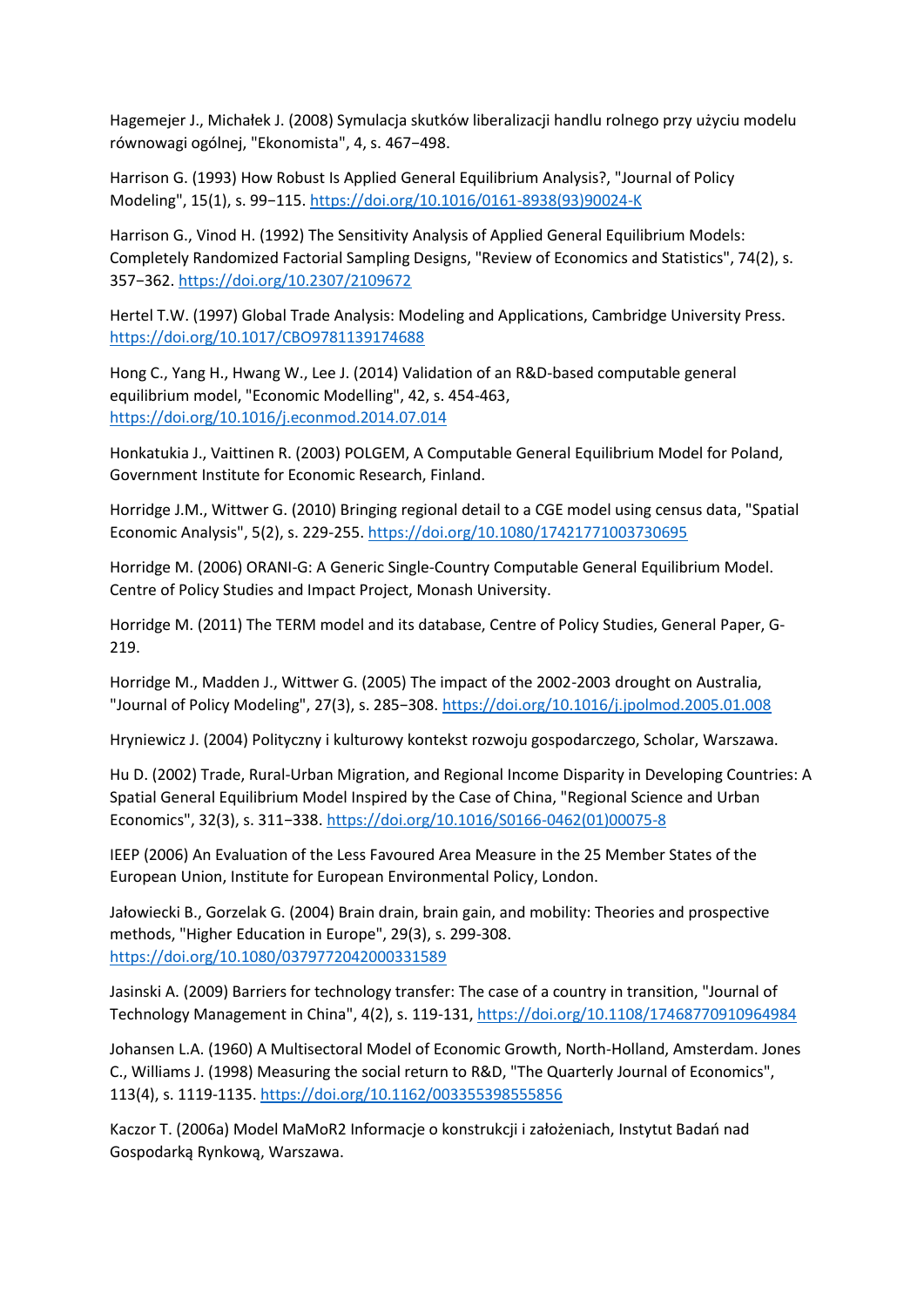Kaczor T. (2006b) Prognoza oddziaływania makroekonomicznego realizacji Regionalnego Programu Operacyjnego dla poszczególnych województwa na lata 2007-2013, Instytut Badań nad Gospodarką Rynkową, Warszawa.

Kancs A. (2002) Modeling renewable energy policies, Cambridge, MIT Paper.

Kancs A. (2006) Evaluation of renewable energy policies, "Energy Studies Review", 14(1), s. 1−34. <https://doi.org/10.15173/esr.v14i1.477>

KE (2009a) O dokładniejszym ukierunkowaniu pomocy dla rolników na obszarach nacechowanych specyficznymi naturalnymi utrudnieniami, Komunikat Komisji KOM(2009), Komisja Europejska.

KE (2009b) Streszczenie komunikatu Komisji "O dokładniejszym ukierunkowaniu pomocy dla rolników na obszarach nacechowanych specyficznymi naturalnymi utrudnieniami", Komisja Europejska, [http://ec.europa.eu/agriculture/rurdev/lfa/comm/citizensum\\_en.pdf](http://ec.europa.eu/agriculture/rurdev/lfa/comm/citizensum_en.pdf) (dostęp: 20.04.2013).

Keller W. (2004) International Technology Diffusion, "Journal of Economic Literature", 42(3), s. 752- 782 <https://doi.org/10.1257/0022051042177685>

Kinnunen J. (2005) Migration, imperfect competition and structural adjustment : essays on the economy of the Åland Islands, "Acta Universitatis oeconomicae Helsingiensis", A-258. Helsinki, Helsinki School of Economics, praca doktorska.

Kinnunen J., Palmer R. (2006) Future Demand of Labour and the Need of Education in the Åland Islands, Konferencja EcoMod Bruksela, Free University of Brussels.

Kiuiła O. (2003) Economic repercussions of sulfur regulations in Poland, "Journal of Policy Modeling", 25(4), s. 327−333. [https://doi.org/10.1016/S0161-8938\(03\)00008-5](https://doi.org/10.1016/S0161-8938(03)00008-5)

Kiuiła O., Peszko G. (2006) Sectoral and macroeconomic impacts of the large combustion plants in Poland: A general equilibrium analysis, "Energy Economics", 28(3), s. 288−307. <https://doi.org/10.1016/j.eneco.2006.02.010>

Kiuiła O., Śleszynski J. (2003) Expected effects of the ecological tax reform for the Polish economy, "Ecological Economics", 46(1), s. 103−120. [https://doi.org/10.1016/S0921-8009\(03\)00124-1](https://doi.org/10.1016/S0921-8009(03)00124-1)

Klepacka-Kołodziejska D. (2010) Does Less Favoured Areas Measure support sustainability of European rurality? The Polish experience, European Rural Development Network Studies, "Rural Areas and Development", 7.

Kluzek M. (2013) Rozwiązania podatkowe wspierające innowacyjność, "Zarządzanie i Finanse", 2(2), s. 149-160.

Kluzek M. (2015) Efektywność ulg podatkowych sprzyjających innowacyjności w Polsce, "Research Papers of the Wroclaw University of Economics" / "Prace Naukowe Uniwersytetu Ekonomicznego we Wrocławiu", 386. <https://doi.org/10.15611/pn.2015.386.06>

Kolasa M. (2008) Productivity, innovation and convergence in Poland, "Economics of Transition", 16(3), s. 467-501. <https://doi.org/10.1111/j.1468-0351.2008.00327.x>

Kornai J. (1977) Anti-Equilibrium. Teoria systemów gospodarczych i kierunki badań, Państwowe Wydawnictwo Naukowe, Warszawa.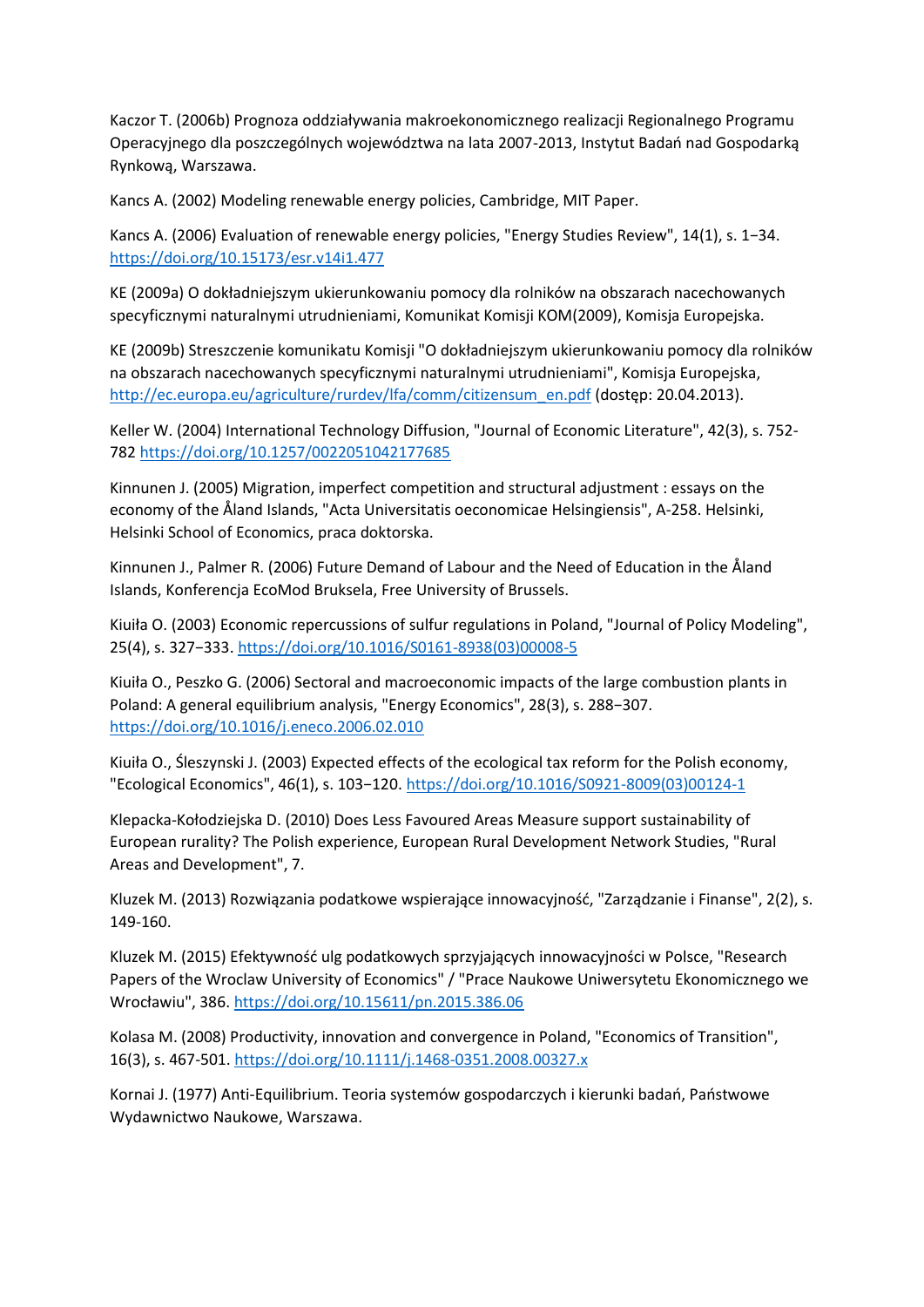Krammer S. (2010) International R&D spillovers in emerging markets: The impact of trade and foreign direct investment, "The Journal of International Trade & Economic Development", 19(4), s. 591-623. <https://doi.org/10.1080/09638190902792464>

Křístková Z. (2012) Impact of R&D Investment on Economic Growth of the Czech Republic - A Recursively Dynamic CGE Approach, "Prague Economic Papers", 21(4), <https://doi.org/10.18267/j.pep.432>

Lambarraa F., Kallas Z. (2009) Subsidies and technical efficiency: An application of stochastic frontier and Random-effect Tobit models to LFA Spanish olive farms, European Association of Agricultural Economists, 113th Seminar, 3-6 września.

Latruffe L., Le Mouel Ch. (2009) Capitalization of government support in agricultural land prices: what do we know?, "Journal of Economic Surveys", 23, s. 659-691. [https://doi.org/10.1111/j.1467-](https://doi.org/10.1111/j.1467-6419.2009.00575.x) [6419.2009.00575.x](https://doi.org/10.1111/j.1467-6419.2009.00575.x)

Lee J., Song J. (2015) Housing and business cycles in Korea: A multi-sector Bayesian DSGE approach, "Economic Modelling", 45, s. 99-108. <https://doi.org/10.1016/j.econmod.2014.11.009>

Lehtonen H. (2008) Resolving the conflict between environmental damage and agricultural viability on less favoured areas, European Association of Agricultural Economists, International Congress, 26- 29 sierpnia.

Lofgren H., Lee Harris R., Robinson S. (2002) A Standard Computable General Equilibrium (CGE) Model in GAMS, IFPRI, Washington.

Lucas R. (1976) Econometric policy evaluation: A critique, Carnegie-Rochester Conference Series on Public Policy 1, s. 19-46. [https://doi.org/10.1016/S0167-2231\(76\)80003-6](https://doi.org/10.1016/S0167-2231(76)80003-6)

Łącka I. (2012) The state of linkages between the science and industry in Poland before the reform of the sector of science and research, "Advances in Management & Applied Economics", 2 (4), s. 57-70.

Mackiewicz M., Niedolistek A., Przybyłowski M., Rokicki B., Rybkowski A., Sochaczewska M., Tamowicz P. (2015) Analiza efektywności inicjatywy JEREMIE na terenie województwa wielkopolskiego wraz z oceną jej oddziaływania na sytuację gospodarczą regionu, ze szczególnym uwzględnieniem rozwoju przedsiębiorczości i wzrostu zatrudnienia, raport wykonany na zlecenie Banku Gospodarstwa Krajowego, Warszawa.

Madden G.G, Savage S.J., Bloxham P. (2001) Asian and OECD international R&D spillovers, "Applied Economics Letters", 8(7). <https://doi.org/10.1080/135048501750267097>

Mairesse J., Sassenou M. (1991) R&D Productivity: A Survey of Econometric Studies at the Firm Level, National Bureau of Economic Research, Working Paper, 3666, <https://doi.org/10.3386/w3666>

Malakellis M. (1992) Solving a large-scale intertemporal applied general equilibrium model, Preliminary Working Paper No. OP-74, IMPACT Project, Monash University, Clayton, Victoria 3168, Australia.

Malakellis M. (2000) Integrated Macro-Micro-Modelling under Rational Expectations, Physica-Verlag, Heidelberg. <https://doi.org/10.1007/978-3-642-57660-7>

Maliszewska M. (2004) EU enlargement: Benefits of the single market expansion for current and new member states, Warszawa, CASE, Studia i Analizy, 273. <https://doi.org/10.2139/ssrn.1440164>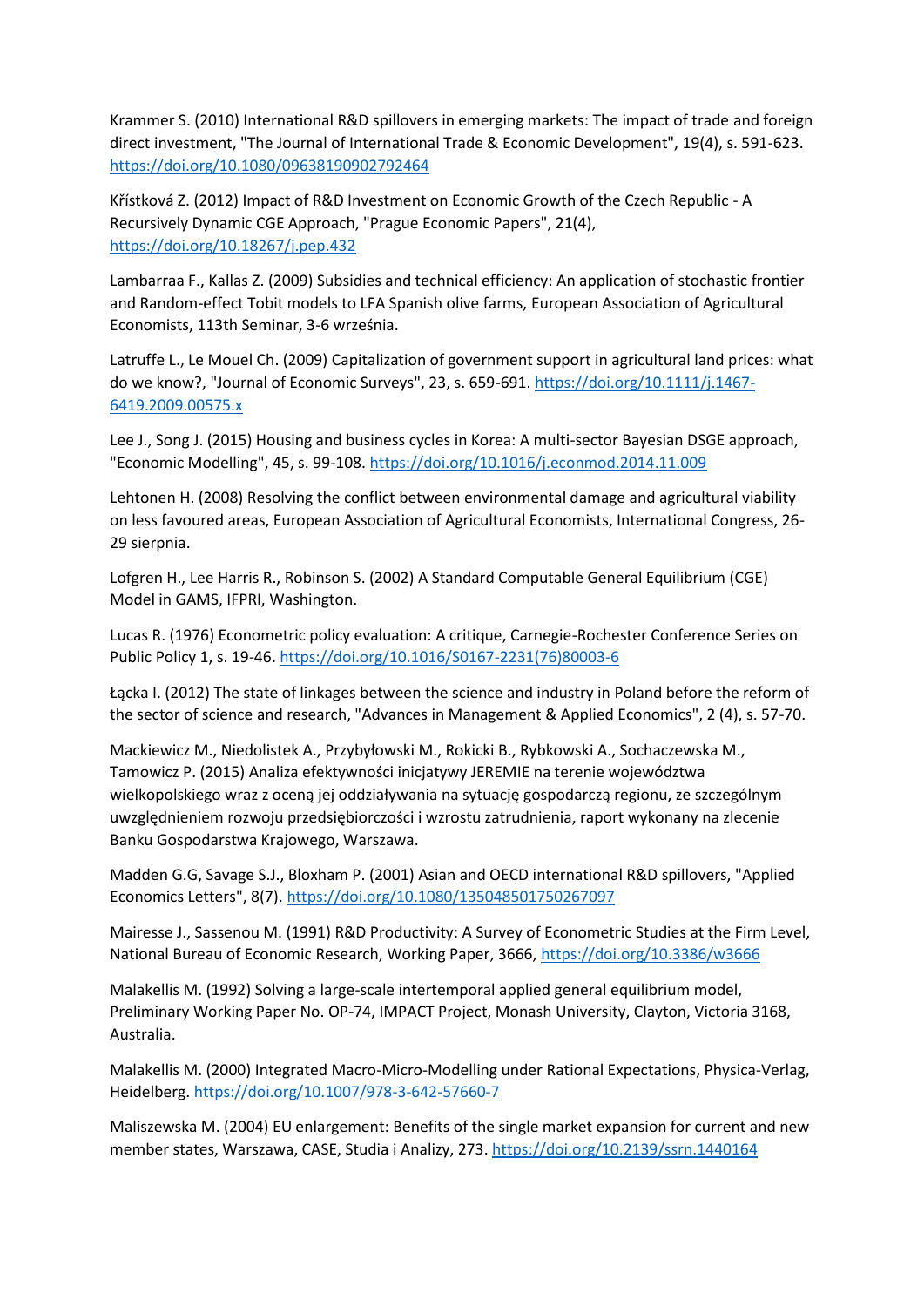Meriküll J., Poltimäe H., Paas T. (2013) International Technology Diffusion: The Case of Central and Eastern European Countries, "Eastern European Economics", 51, s. 21-138. <https://doi.org/10.2753/EEE0012-8775510202>

MF (2015) CGE model PLACE, M. Antoszewski, J. Boratyński, M. Zachłod-Jelec, K. Wójtowicz, M. Cygler, R. Jeszke, M. Pyrka, P. Sikora, Ch. Böhringer, J. Gąska, E. Jorgensen, L. Kąsek, O. Kiuiła, R. Malarski, W. Rabiega, Ministerstwo Finansów, Warszawa, MF Working Papers, 22-2015. <https://doi.org/10.1007/s12614-015-5489-y>

MG (2013) POLSKA 2013. Raport o stanie gospodarki, Ministerstwo Gospodarki, Warszawa. Mitra-Kahn B.H. (2008) Debunking the Myths of Computable General Equilibrium Models, Schwartz Center for Economic Policy Analysis, The new School for Social Research, Working Paper Series, 2008-1.

MRiRW (2006) Krajowy plan strategiczny rozwoju obszarów wiejskich na lata 2007-2013, Ministerstwo Rolnictwa i Rozwoju Wsi, Warszawa.

MRiRW (2007) Program rozwoju obszarów wiejskich na lata 2007-2013, Ministerstwo Rolnictwa i Rozwoju Wsi, Warszawa.

MRiRW (2009) Ewaluacja ex-post PROW 2004-2006, Ministerstwo Rolnictwa i Rozwoju Wsi, Warszawa.

Nadiri M.I., Prucha I.R. (1996) Estimation of the depreciation rate of physical and R&D capital in the US total manufacturing sector, "Economic Inquiry", 34, s. 43-56. [https://doi.org/10.1111/j.1465-](https://doi.org/10.1111/j.1465-7295.1996.tb01363.x) [7295.1996.tb01363.x](https://doi.org/10.1111/j.1465-7295.1996.tb01363.x)

Nowicki P., Hart K., van Meij H., Baldock D., Banse M., Bartley J., van Bommel K., Helming J., Jansson K., Jansson T., Terluin I., van der Veen H., Verburg Alterra P., Verhoog D., Woltjer G. (2009) Study on the economic, social and environmental impact of the modulation provided for in Article 10 of Council Regulation

(EC) No 1782/2003, Dyrekcja Generalna ds. Rolnictwa i Rozwoju Obszarów Wiejskich, Contract Nr 30- CE-0162480/00-47, LEI, IEEP.

OECD (2011) OECD Regional Typology, Directorate for Public Governance and Territorial Development, OECD.

OECD (2012) STI e-Outlook 2012: STI country profiles: Poland[, http://www.oecd.org/sti/outlook/e](http://www.oecd.org/sti/outlook/e-outlook/sticountryprofiles/poland.htm)[outlook/sticountryprofiles/poland.htm](http://www.oecd.org/sti/outlook/e-outlook/sticountryprofiles/poland.htm) (dostęp: 20.04.2017).

Olechnicka A., Płoszaj A. (2010) Mapping the regional science performance. Evidence from Poland, "Collnet Journal of Scientometrics and Information Management", 4(1), s. 21-27. <https://doi.org/10.1080/09737766.2010.10700881>

Orłowski W. (1996) Price Support at Any Price? Costs and Benefits of Alternative Agricultural Policies for Poland, The World Bank, Policy Research Working Paper Series, 1584. <https://doi.org/10.1596/1813-9450-1584>

Orłowski W. (1998) Droga do Europy. Makroekonomia wstępowania do Unii Europejskiej, Integracja Europejska / Monografie, Instytut Europejski, Łódź.

Orłowski W. (1999) A Computable General Equilibrium Model of the Polish Economy (main features), Warszawa, GUS i PAN, Research Bulletin, 7(1).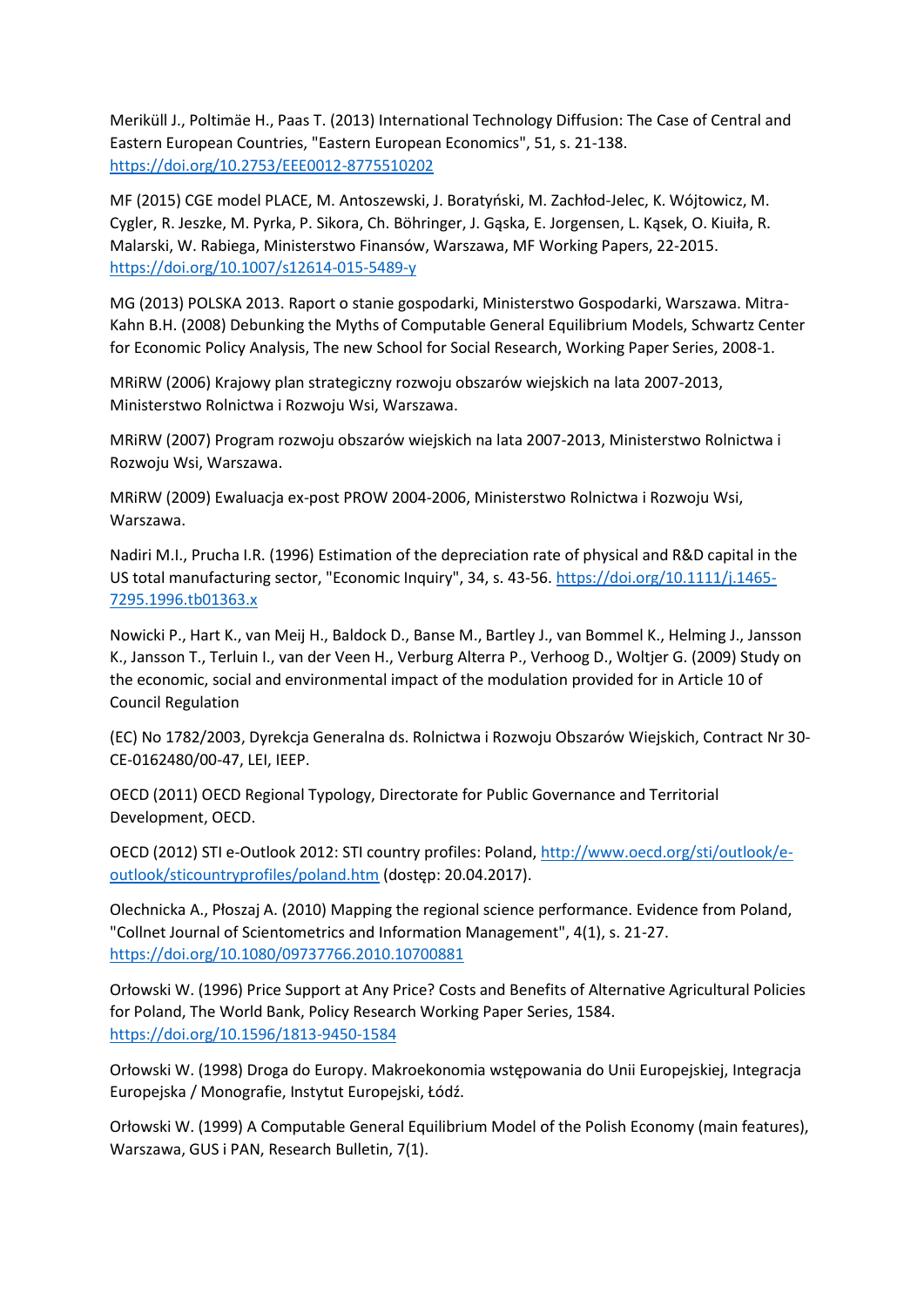Orłowski W. (2000) Koszty i korzyści z członkostwa w Unii Europejskiej. Metody, modele, szacunki, CASE, Warszawa.

Owczarczuk M. (2013) Government Incentives and FDI inflow into R&D: The Case of Visegrad Countries, "Entrepreneurial Business and Economics Review", 1(2), s. 73-86. <https://doi.org/10.15678/EBER.2013.010207>

Pakes A., Schankerman M. (1979) The Rate of Obsolescence of Knowledge, Research

Gestation Lags, and the Private Rate of Return to Research Resources, National Bureau of Economic Research Working Paper 0346.

Panagariya A., Duttagupta R. (2001) The 'Gains' from Preferential Trade Liberalization in the CGEs: Where Do They Come From? [w:] Regionalism and Globalization: Theory and Practice, red. S. Lahiri, Routledge, London. <https://doi.org/10.4324/9780203183410.ch3>

Partridge M., Rickman D. (1998) Regional Computable General Equilibrium Modelling: A survey and vritical appraisal, "International Regional Science Review", 21(3), s. 205−248. <https://doi.org/10.1177/016001769802100301>

Pereira A., Shoven J. (1988) Survey of dynamic computational general equilibrium models for tax policy evaluation, "Journal of Policy Modeling", 10(3), s. 401-436. [https://doi.org/10.1016/0161-](https://doi.org/10.1016/0161-8938(88)90029-4) [8938\(88\)90029-4](https://doi.org/10.1016/0161-8938(88)90029-4)

Pescatori A., Zaman S. (2011) Macroeconomic models, forecasting, and policymaking, "Economic Commentary", 19.

Piazolo D. (2000) Poland's membership in the European Union: an analysis with a dynamic Computable General Equilibrium (CGE) model, LICOS Discussion Paper. <https://doi.org/10.2139/ssrn.231513>

Piekut M. (2013) Comparison of R&D Expenditures in Selected Countries, "Comparative Economic Research" 16(3), s. 107-126. <https://doi.org/10.2478/cer-2013-0021>

Planting M., Guo J. (2002) Increasing the Timeliness of U.S., Annual I-O, The U.S. Bureau of Economic Analysis, Working Paper, 2002-04.

Płoszaj A., Olechnicka A. (2015) Running faster or measuring better? How is the R&D sector in Central and Eastern Europe catching up with Western Europe?, GRINCOH Working Paper 3.06.

Pruchnik K., Toborowicz J. (2014) Low Level of Innovativeness and the Middle Income Trap - Polish Case Study, "Journal of Entrepreneurship, Management and Innovation", 10(2), s. 141-157. <https://doi.org/10.7341/20141026>

Radło J., Ciesielska D. (2013) Polska w pułapce średniego dochodu? Perspektywy konkurencyjności polskiej gospodarki regionów, Difin, Warszawa.

Richardson J.D. (1989) Empirical Research on Trade Liberalisation with Imperfect Competition: A Survey, OECD Economic Studies, 1-2, s. 7−50. <https://doi.org/10.3386/w2883>

Rickman D.S. (1992) Estimating the impact of regional business assistance programs: Alternative closures in a computable general equilibrium model, "Papers in Regional Science", 71, s. 421-435. <https://doi.org/10.1007/BF01434466>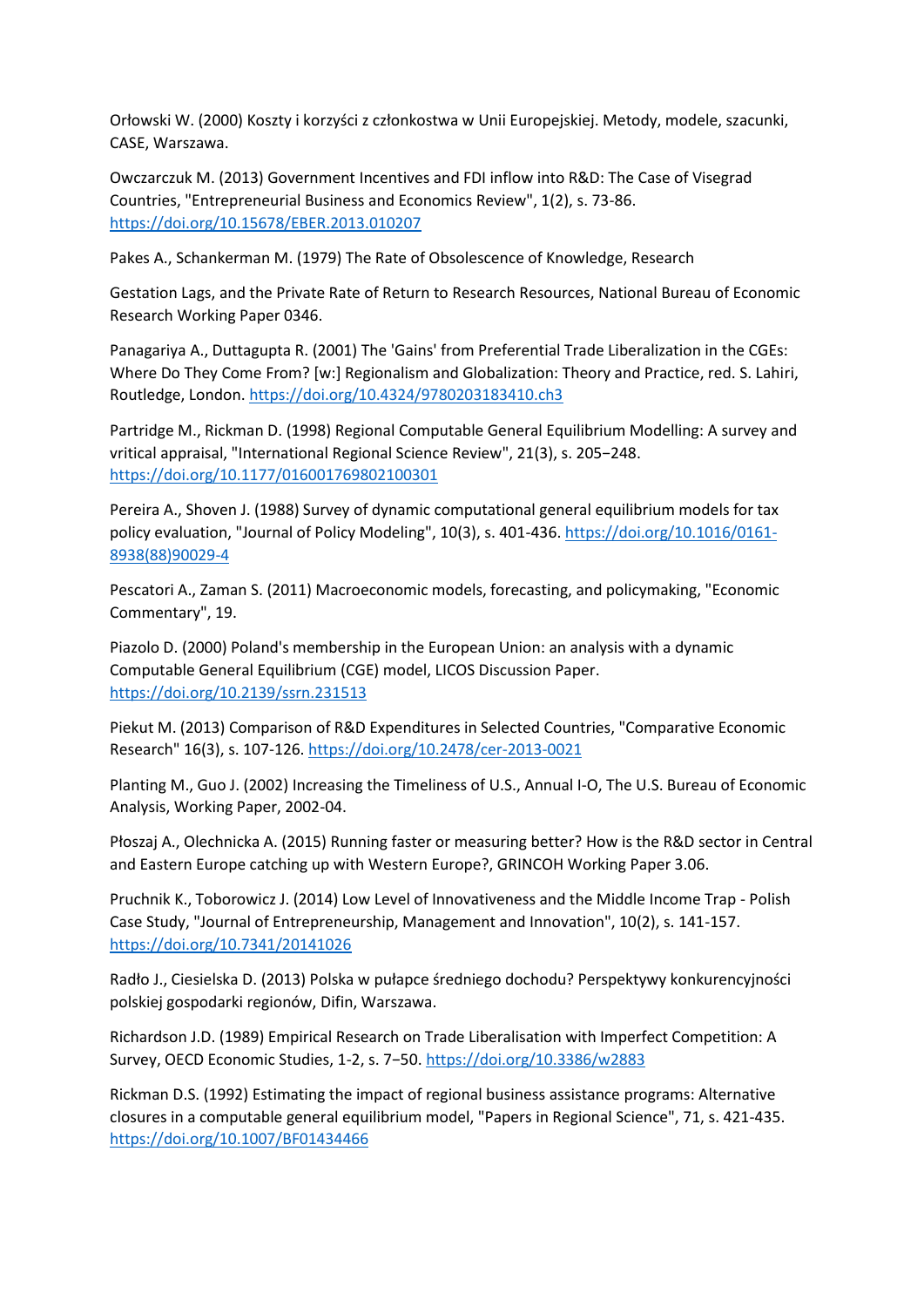Rickman D. (1995) A bayesian analysis of the use of pooled coefficients in a structural regional economic model, "International Journal of Forecasting", 11(3), s. 477-490. [https://doi.org/10.1016/0169-2070\(95\)00603-0](https://doi.org/10.1016/0169-2070(95)00603-0)

Rickman D., Treyz G. (1993) Alternative Labor Market Closures in a Regional Model, "Growth and Change", 24(1), s. 32−50. <https://doi.org/10.1111/j.1468-2257.1993.tb00951.x>

Roberts B. (1996) Privatisation in Eastern Europe - Alternative Scenarios, University of Leicester, Discussion Papers, 16.

Romer P. (1990) Endogenous Technological Change, "Journal of Political Economy", 98(5), s. 71-102. <https://doi.org/10.1086/261725>

Rutherford T., Törmä H. (2010) Efficiency of Fiscal Measures in Preventing Out Migration from North Finland, "Regional Studies" 44(4), s. 465-475. <https://doi.org/10.1080/00343400802508786>

Sánchez-Cantillo M.V. (2004) Rising Inequality and Falling Poverty in Costa Rica's Agriculture During Trade Reform. A Macro Micro General Equilibrium Analysis, Shaker Publ., Maastricht.

Schankerman M., Pakes A. (1986) Estimates of the Value of Patent Rights in European Countries During the Post-1950 Period, "Economic Journal", 96, s. 1052-1076. <https://doi.org/10.2307/2233173>

Schouten M., Gaaff A., Heijman W. (2009) Less favoured area measure in the Netherlands: a welcome or negligible addition?, "Applied Studies in Agribusiness and Commerce", 3(1-2). <https://doi.org/10.19041/Apstract/2009/1-2/2>

Schwarz G. (2010) Contribution of LFA agriculture to the Scottish economy: a SAM based analysis of intersectoral linkages, "Management Theory and Studies For Rural Business and Infrastructure Development", 22(3).

Shanks S., Zheng S. (2006) Econometric Modelling of R&D and Australia's Productivity, Productivity Commission, Staff Working Paper. <https://doi.org/10.2139/ssrn.903720>

Shoven J., Whalley J. (1984) Applied general-equilibrium models of taxation and international trade: An introduction and survey, "Journal of Economic Literature", 22, s. 1007-1051.

Sliker B. (2007) 2007 R&D Satellite Account Methodologies: R&D Capital Stocks and Net Rates of Return, Bureau of Economic Analysis / National Science Foundation R&D Satellite Account Background Paper, December, Washington.

Stone R. (1961) Input-Output and National Accounts. Organization for European Economic Cooperation, Paris.

Stone R., Brown A. (1962) A Computable Model of Economic Growth. A Programme for Growth, vol. 1, Chapman and Hall, London.

Sulmicki J., Czyżewska M., red. (2011) Uwarunkowania rozwoju innowacyjności przedsiębiorstw, Wydawnictwo IPIS, Warszawa.

Świeczewska I. (2015) Labour productivity in Polish economy. A sectoral perspective, Paper presented at 23th International Conference INFORUM.

Tabeau A. (1996) The CGE Model for Polish Analyses, Hague, mimeo.

Tӧrmä H., Rutherford T. (2002) Regional Economic Effects of Building and Using the Tornio-Kemi Highway, Road Administration of Lappi, printed series.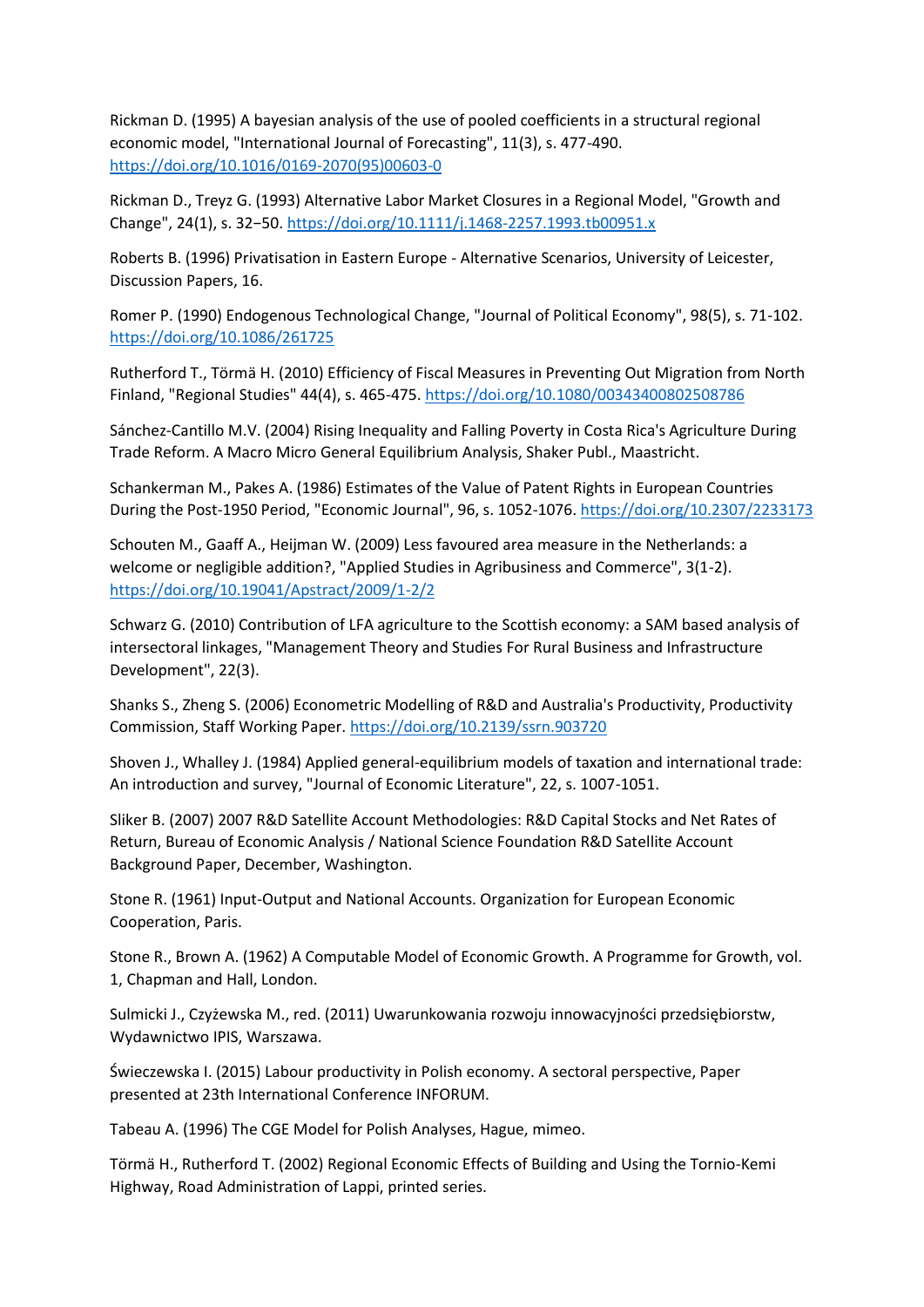Törmä H., Zawalinska K., Blanco-Fonseca M., Ferrari E., Jansson T. (2010) Regional CGE model layout with a focus on integration with the partial equilibrium models and modelling of RD measures, CAPRI-RD Project Deliverable 3.2.1, Model development and adaptation - Regional CGEs.

Umer A., Jankowski B., Niemyski M. (1998) Analiza możliwości ratyfikacji Protokołu Azotowego w oparciu o aktualną politykę przemysłową. Badania systemowe, Energ-Sys Sp. z.o.o., Warszawa.

Van Meijl H., van Rheenen T., Tabeau A., Eickhout B. (2006) The impact of different policy environments on agricultural land use in Europe, "Agriculture, Ecosystem and Environment", 114(1), s. 21-38. <https://doi.org/10.1016/j.agee.2005.11.006>

Varga A., Járosi P., Sebestyén T. (2011) Modelling the economic impacts of regional R&D subsidies: The GMR-Europe model and its application for EU Framework Program policy impact simulations. Paper presented at 6th International Seminar on Regional Innovation Policies, University of Lund, Sweden.

West G. (1995) Comparison of Input-Output, Input-Output + Econometric and Computable General Equilibrium Impact Models at the Regional Level, "Economic Systems Research", 7(2), s. 209-227. <https://doi.org/10.1080/09535319500000021>

Wing S. (2004) Computable General Equilibrium Models and Their Use in Economy-Wide Policy Analysis: Everything You Ever Wanted to Know (But Were Afraid to Ask), Joint Program on the Science and Policy of Global Change, Cambridge, MA.

Wittwer G., red. (2012) Economic Modeling of Water, Springer. [https://doi.org/10.1007/978-94-007-](https://doi.org/10.1007/978-94-007-2876-9) [2876-9](https://doi.org/10.1007/978-94-007-2876-9)

Witzke P., Britz W. (2010) Report on modelling RD measures in CAPRI, CAPRI-RD Project Deliverable 3.1.2, University of Bonn.

Woltjer G., Bezlepkina I., van Leeuwen M., Helming J., Bunte F., Buisman E., Luesink H., Kruseman G., Polman N., van der Veen H., Verwaart T. (2011) The agricultural world in equations: an overview of the main models at LEI, LEI Memorandum, 11-151[. http://www.lei.dlo.nl/publicaties/PDF/2011/11-](http://www.lei.dlo.nl/publicaties/PDF/2011/11-151.pdf) [151.pdf](http://www.lei.dlo.nl/publicaties/PDF/2011/11-151.pdf) (dostęp: 20.04.2013).

Zawalińska K. (2008) Ile jest spójności, a ile efektywności w polityce rozwoju obszarów wiejskich w Polsce, "Wieś i Rolnictwo", 139, s. 43-56.

Zawalińska K. (2009) Instrumenty i efekty wsparcia Unii Europejskiej dla regionalnego rozwoju obszarów wiejskich w Polsce, IRWiR, PAN, Warszawa.

Zawalińska K., Giesecke J., Horridge M. (2013) The consequences of Less Favoured Area support: a multi-regional CGE analysis for Poland, "Agricultural and Food Science", 22(2), s. 272−287. <https://doi.org/10.23986/afsci.7754>

Zawalińska K., Płoszaj A., Celińska-Janowicz D., Rok J. (2015) How increasing investments in R&D would contribute to development of Poland and its regions?, GTAP paper 4794, Presented at the 18th Annual Conference on Global Economic Analysis, Melbourne, Australia, [www.gtap.agecon.purdue.edu/resources/download/7569.pdf](http://www.gtap.agecon.purdue.edu/resources/download/7569.pdf) (dostęp: 20.04.2017).

Zawalińska K., Tran N., Płoszaj A. (2016) Planning R&D in a Post Centrally-Planned Economy: Assessing the Macroeconomic Effects in Poland, CoPS Working Paper No. G-268, <http://www.copsmodels.com/elecpapr/g-268.htm> (dostęp: 20.04.2017).